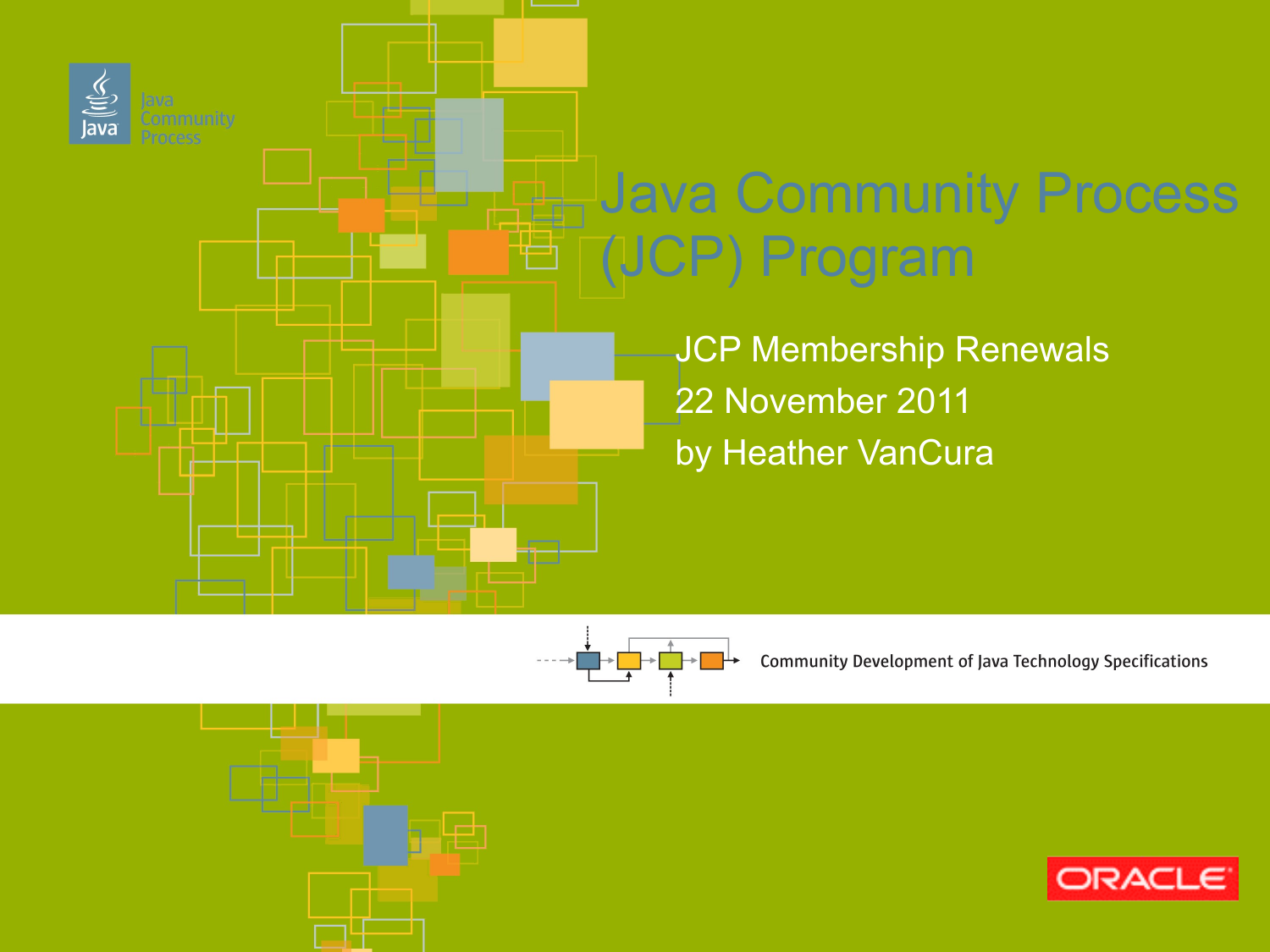## JCP Membership

➢**200 Corporate Members** ➢**95 Licensees** ➢**1135 Individual Members** ➢**42 Non Profits**

➢**1472 TOTAL JCP Members**



munity

**Copyright © 2010, Oracle and/or its affiliates. All rights reserved.**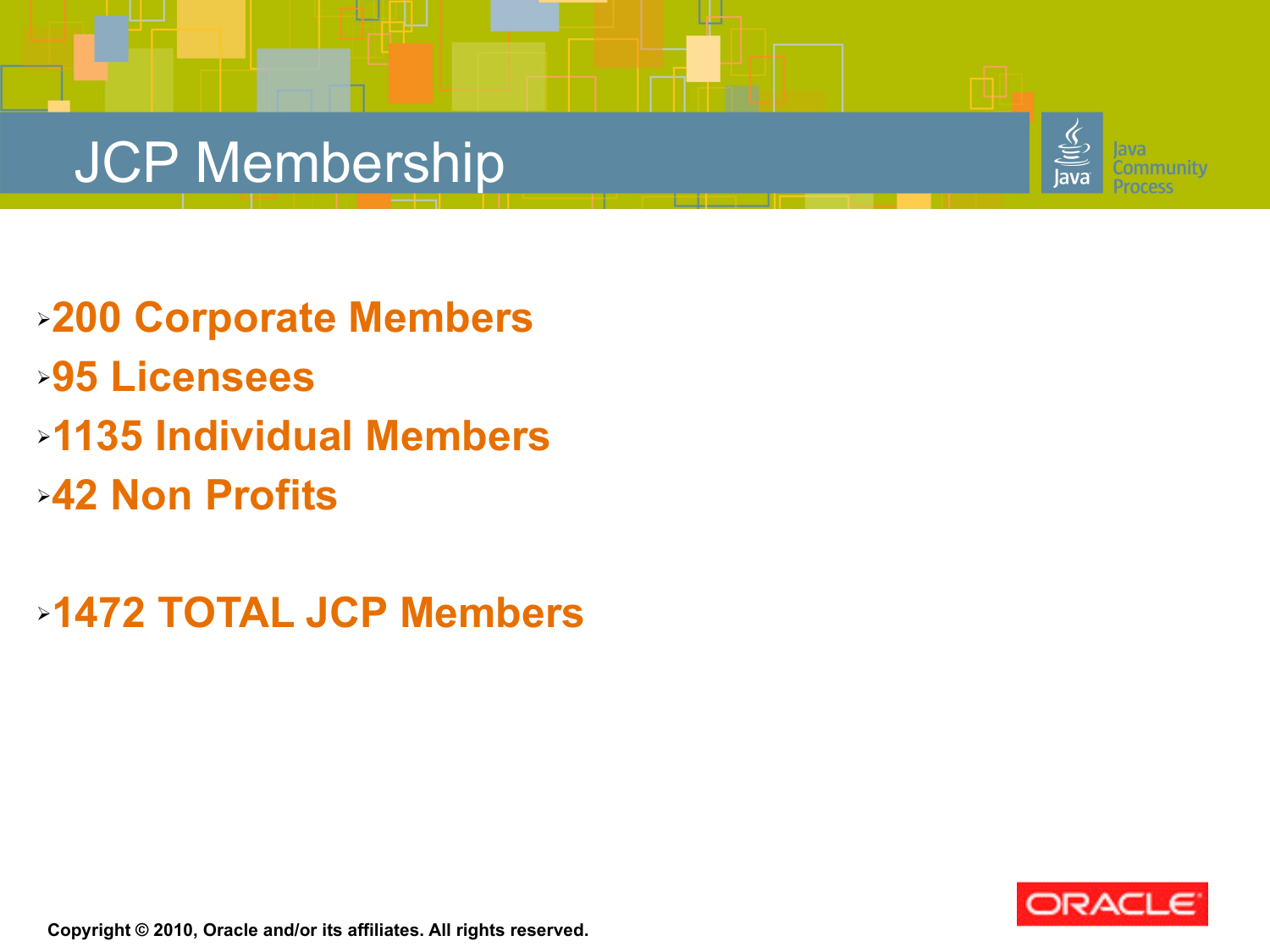## Renewal Status - Corporations



- ➢**JSPA is automatically renewing, corporate memberships have a fee associated with them (\$5000/year)**
- ➢**Renewal fees for 2010 waived by Oracle; 2011 renewal fees are in progress**
- ➢**All members have been contactd; limited responses from corporate members**
	- ➢ **34 confirmations (out of 200) of renewal**
	- ➢ **43 cancellations**
	- ➢ **123 remaining**

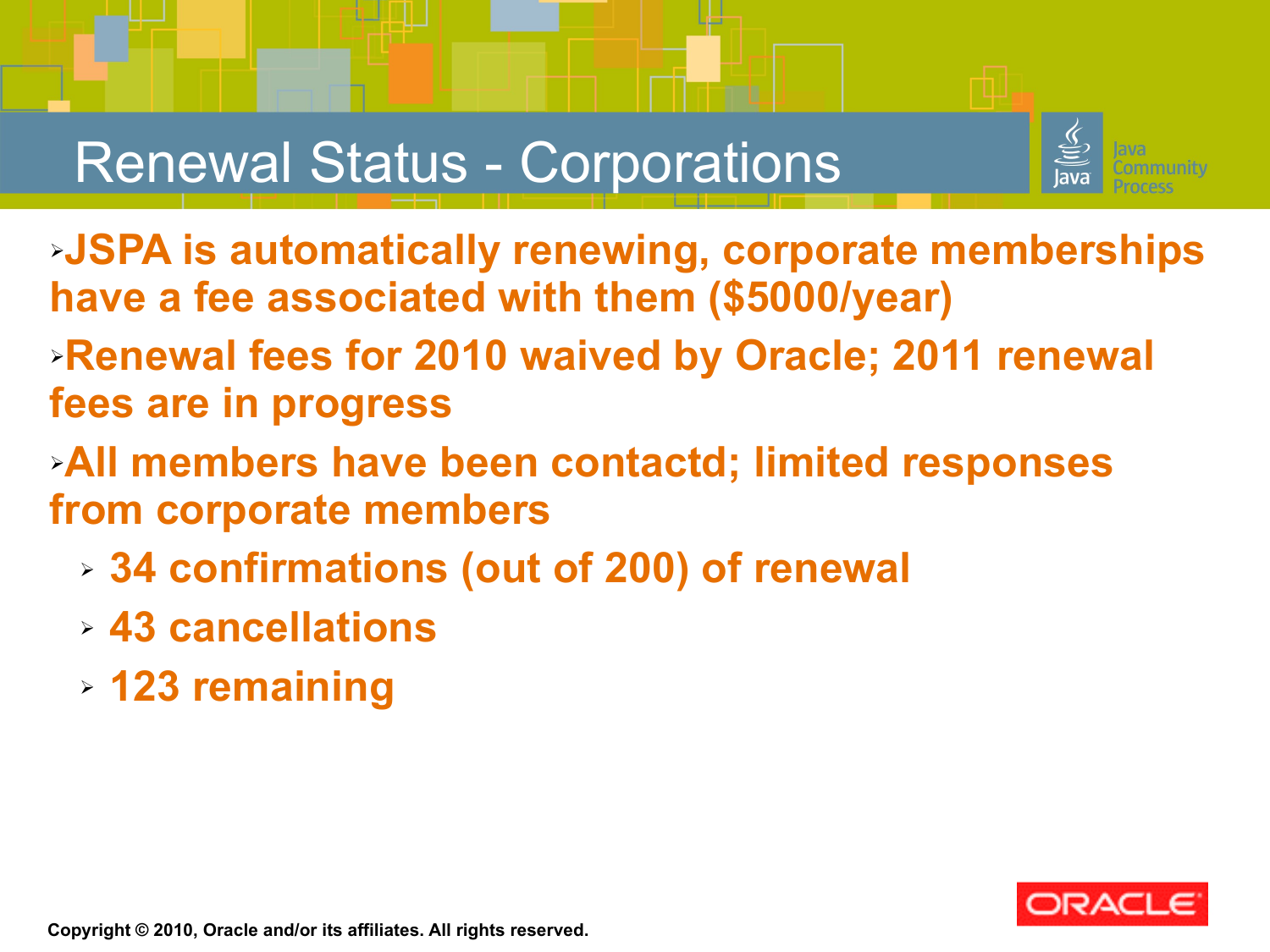



- ➢**3 Renewal Notices sent to Primary Contact of Member**
- ➢**If no response, send Renewal Notices to all contacts associated with Member**
	- ➢ **If request to locate new contact is received, give 1 month to locate contact and confirm renewal**
- ➢**Send notice to Corporate Headquarters requesting confirmation of renewal if no response received**
	- ➢ **Give 1 month to supply contact and confirm renewal**

➢**Cancel Membership if no response received and notify all contacts associated with entity (and Spec Leads if serving on an Expert Group)**

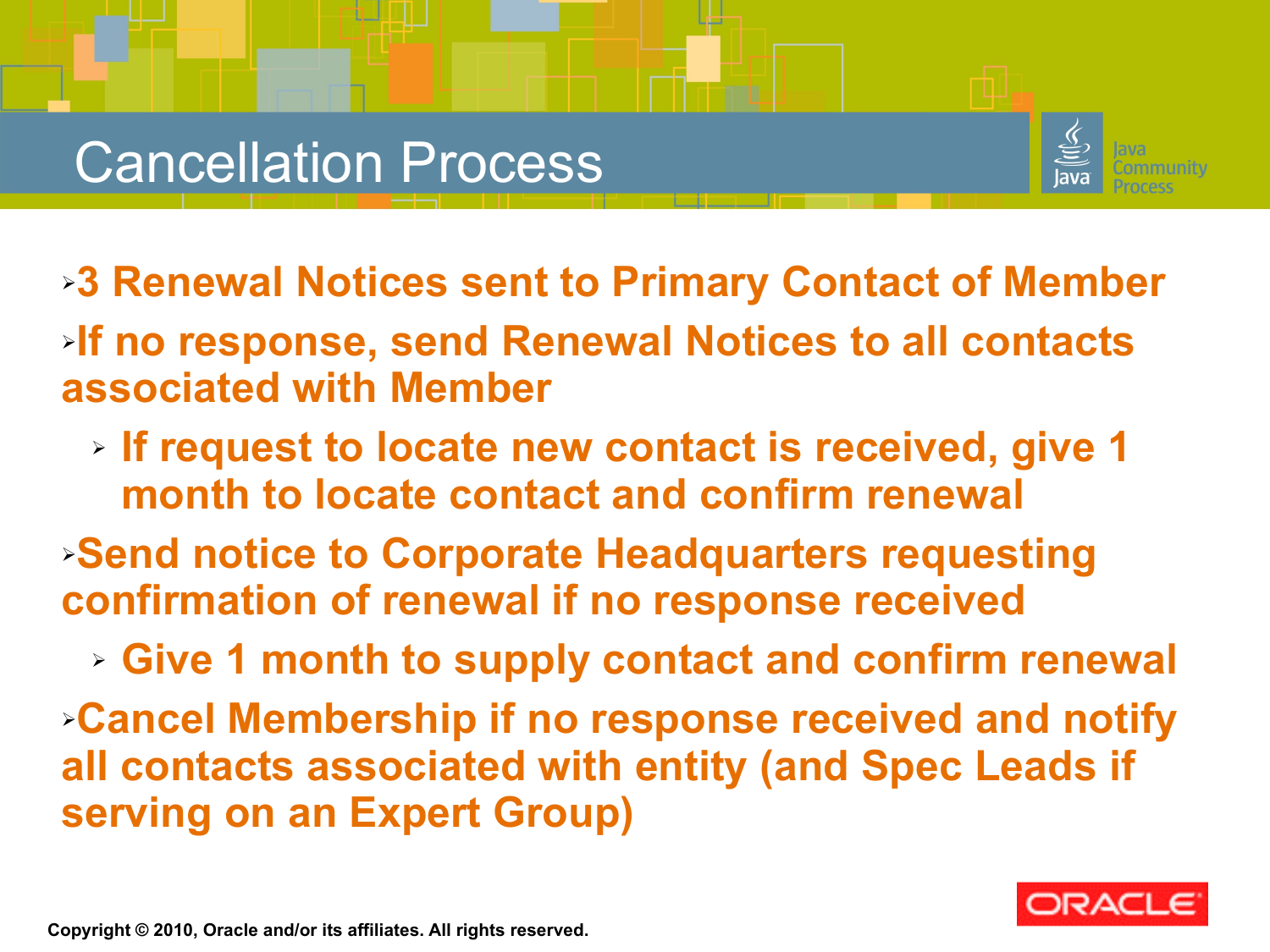## Renewal Status - Individuals



➢**2012: Implement web interface to require Individual JCP Program Members to confirm their membership renewal, contact information and status of Exhibit B employer.**

➢**Cancel JCP Membership after 3 attempts by the Program Office to contact Member in order to complete form have failed.**